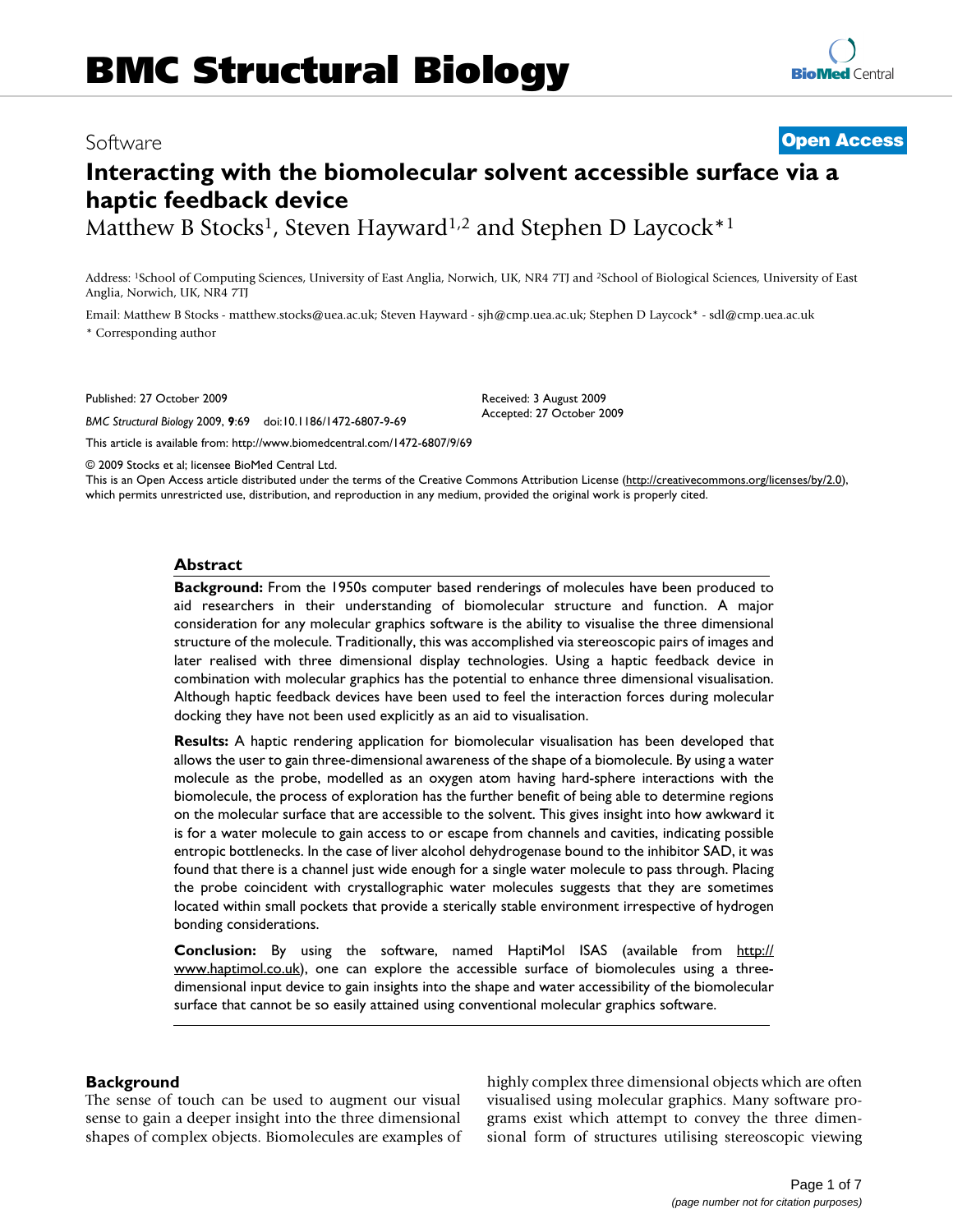methods and depth cues. However, the augmentation of our sense of sight with touch would be a useful aid in understanding the overall three dimensional shape of a biomolecule and in particular the fine surface details that cannot easily be seen whilst visualising the molecule as a whole. With what should one "touch" a biomolecule?

Intuitively a sphere seems to be an obvious choice. Fortuitously, hard-sphere interactions between the biomolecule and a sphere of radius equal to an oxygen atom provides a reasonable model of solvent-solute interaction. Thus touching the biomolecular surface with a sphere the size of a water molecule one could also determine solventaccessible regions of the biomolecule [[1](#page-5-0),[2\]](#page-5-1). Modelling touch requires a force-feedback or haptic device capable of exerting forces on the user. The process of determining the forces transmitted to the haptic device is known as haptic rendering and in this case works by computing forces of interaction between the probe, and the simulated biomolecule. This allows the user to feel the combined force acting on the probe.

In the area of biomolecular research the probe is usually a small molecule, known to interact with the biomolecule, where the forces are due to electrostatic and van-der-Waals interactions. The application of haptics to "molecular docking" has quite a long history with the first such project, GROPE1, starting in 1967 at the University of Carolina [\[3\]](#page-5-2). Similar but more recent applications using personal computers allow the user to feel electrostatic forces between the probe molecule and the biomolecule [[4](#page-5-3)[,5\]](#page-5-4). Up until recently these applications always assumed that both the protein and the ligand are completely rigid. However, "Interactive Molecular Dynamics" (IMD), [\[6\]](#page-5-5) includes molecular flexibility by allowing the user to apply forces through a haptic device during a Molecular Dynamics simulation.

Our approach is quite different to previous applications of haptic rendering in the area of biomolecular simulation in that we aim to provide the user with a deeper appreciation of the complex three-dimensional shape of the molecule by combining a variety of graphical rendering techniques with haptic interactions. In the software a sphere, with a user-specified radius, is manipulated to interact with the chosen biomolecule. By using a probe sphere that is the same size as a water molecule, hard-sphere interactions with the biomolecule can be calculated to determine regions on the molecular surface that are accessible to water. In that sense our application could be called "Interactive Solvent-Accessible Surface" (ISAS).

# **Implementation**

In this work molecules are represented as a space filling CPK model, with each atom defined as a separate sphere.

In order to touch the biomolecular structure a haptic rendering algorithm must be created to compute forces as the user manipulates the Haptic Interface Point, HIP. The HIP is a single three dimensional coordinate defining the location of the end point of the haptic stylus within the virtual environment. A typical constraint-based single point haptic rendering algorithm involves approximating the surfaces of the objects in the virtual environment by polygonal meshes [\[7](#page-5-6)[,8\]](#page-6-0). For the haptic rendering of molecules, approximating each atom by a polygonal surface is inefficient and leads to undesirable discontinuities in the force feedback. The algorithm used here [\[9](#page-6-1)], alleviates the need for this approximation by exploiting the spherical shapes and overlapping configurations that naturally occur in the space filling representation. Once the HIP has penetrated an atom, a surface contact point, SCP, is set to the closest point on the surface of the sphere representing the atom. The basic approach is then to track the SCP over the features of the molecule as the user manipulates the HIP. At any given point the SCP is in contact with one of the following molecule features: a single sphere (Case 1), an intersection circle formed when two spheres intersect (Case 2), the intersection point between multiple spheres (Case 3). The force returned is based on the spring between the HIP and the SCP. Figure [1](#page-1-0) illustrates the three

<span id="page-1-0"></span>

#### Figure 1

**The main features used in the surface tracking algorithm**. An illustration of how the algorithm allows for proxy based haptic rendering of a molecular surface represented in space filling form. The three main features of a space filling molecule are marked as follows: Case 1: The HIP has penetrated a single sphere so the SCP can be calculated as the closest point on the surface, Case 2: The HIP is located between two intersecting atoms therefore the SCP must now be calculated as the closest point on the circle of intersection, Case 3: The HIP is situated beneath the intersection of several atoms. The intersection forms single points which can be calculated and used as the current position of the SCP, when the HIP moves out of this area the algorithm will then choose the next feature to calculate the new position of the SCP.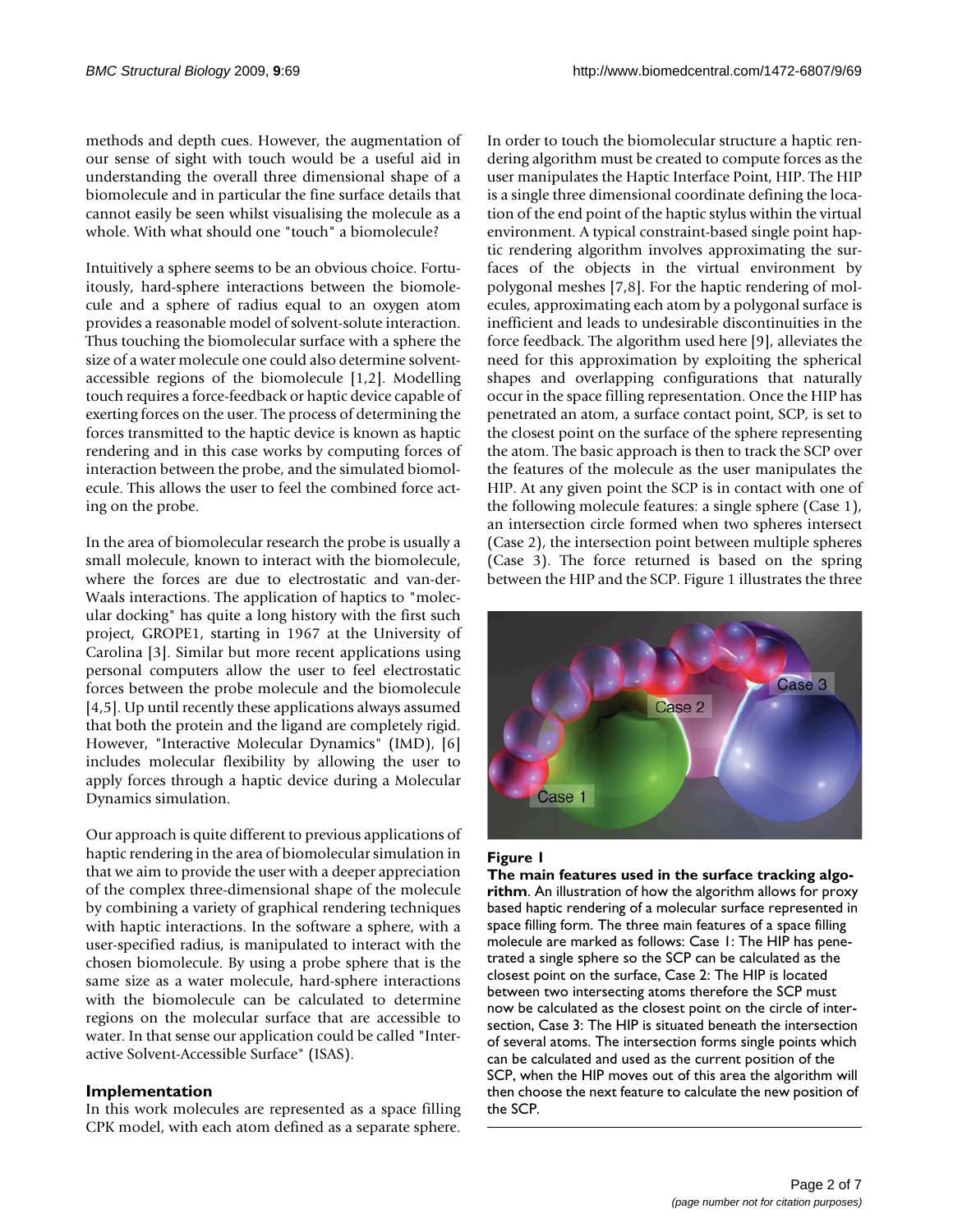stages of the algorithm employed, further details can be obtained in the paper by Stocks and Laycock [\[9\]](#page-6-1).

To allow a probe sphere to be used with a user-specified radius the above single point algorithm need not be modified. Instead, the van der Waals radius of every atom is enlarged by the radius of the probe sphere. The single point haptic rendering algorithm then utilises the enlarged representation whilst the spherical probe and original molecule are displayed to the user. To achieve the interactive accessible surface simulation a probe sphere with a radius equal to the van der Waals radius of an oxygen atom can be created and centered at the location of the HIP. The force returned through the haptic device is designed to mimic the resulting hard sphere interactions between the probe and the contacting atoms on the biomolecule. The effect is to see and feel the water probe roll around over the hard surface of the biomolecule. In order to visually guide the user to regions on the biomolecular surface known to bind water molecules, crystallographic water molecules are rendered graphically but not haptically meaning they can be seen but not felt. Crystallographic water molecules are visualized as semi-opaque spheres through the use of alpha blending. These are referred to as "ghost water". To guide the user to specific residues or ligands the user can select from a variety of colours not contained within the CPK colour system and assign these to residues selected by residue number and chain identifier.

To help the user orientate the molecule the backbone trace can be displayed (it is not haptically rendered), as depicted in Figure [2.](#page-2-0) A unique feature of the software is in

<span id="page-2-0"></span>

#### Figure 2

**A backbone trace rendering of liver alcohol dehydrogenase**. The backbone trace can be visualised to enable the user to orientate the molecule as desired. The navigation cube is still visible because the haptic device can be used exactly as if the space filling representation were shown. However, the user will feel no force feedback until returning to a space filling representation. Here the individual subunits are coloured red and blue.

the way the haptic device is used not only to touch the molecule but also to rotate and translate it. As the user explores a large structure, the software translates the molecule automatically to centre the view to the probe location. This removes the difficulty of using a mouse for navigation in combination with the haptic device. A video demonstrating this can be found at the following location: <http://www.haptimol.co.uk/navigate.wmv>. This approach works by visualising the region of the molecule which may be explored haptically as a cube, termed the "navigation cube". To explore areas of the molecule outside this cube, the user simply moves the probe sphere in the direction of a new location, as depicted in Figure [3.](#page-2-1) At this point the molecule will automatically translate to enable the new location to be reached. To rotate the molecule the user can hold down the button on the haptic stylus and move it in the direction of the desired rotation, as shown in Figure [4.](#page-3-0) The navigation cube is similar to the bubble technique [\[10\]](#page-6-2), however, the spherical navigation volume in that approach does not correspond well to the workspace of the haptic device, whereas here the navigation cube is automatically scaled to fit the workspace. Furthermore, unlike the bubble technique no forces of interaction between the navigation cube and the probe are included to avoid confusion with forces arising due to interaction with the biomolecule. To indicate the location of the probe when it is occluded, a "2D cursor" can be used to indicate the location of the probe in the x-y plane. To enhance the three dimensional view of the molecule

<span id="page-2-1"></span>

#### Figure 3

**Translating the protein using the haptic device**. The user is presented with a navigation cube which visualises the boundaries of the safe working area of the haptic device being used. Moving the device out from the edges of the cube will translate the molecule so that the desired area of the protein can be safely studied. As the user moves the device out from the green edge of the cube in the direction of the green arrow the protein will start to translate in the direction of the blue arrow on the image.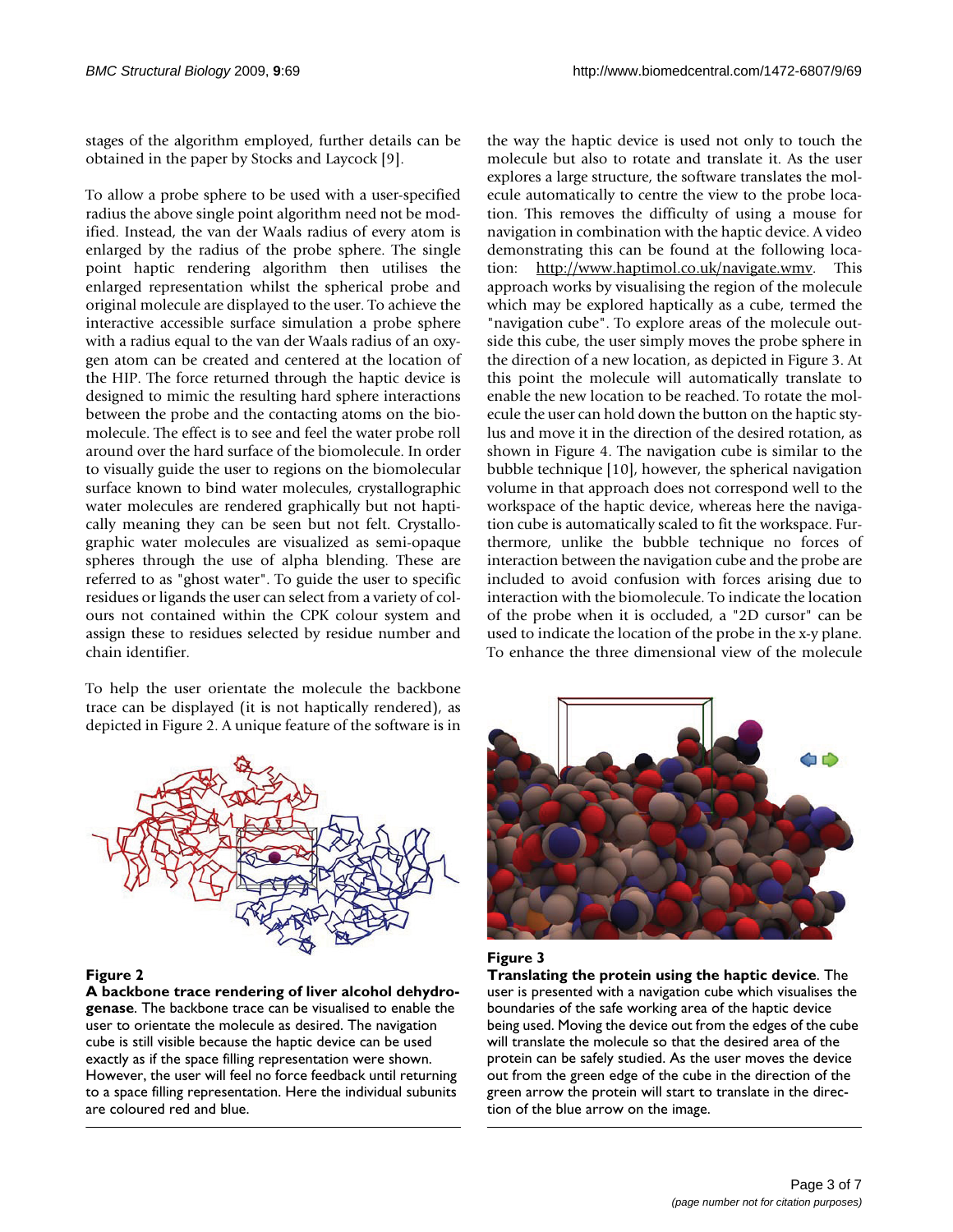<span id="page-3-0"></span>

#### **Figure 4**

**Rotating the protein using the haptic device**. While inside the navigation cube, the user can hold the front button on the haptic stylus to allow rotation of the protein. As the user holds the button on the stylus and moves the device in the direction of either blue arrow shown in the image, a rotation around the blue axis, as shown in the top right of the image, will occur.

typical strategies such as shadows, depth cueing and stereoscopic views have been incorporated. The optional stereoscopic view is based on a quad buffer technique and therefore requires a compatible graphics card, such as an NVidia Quadro, and an appropriate 3D display technology. A typical 3D display being utilised is depicted in Figure [5.](#page-3-1)

# **Results**

#### *Liver Alcohol Dehydrogenase*

LADH provides an interesting test case as it has an interdomain crevice. The binding of the coenzyme NAD to the coenzyme-binding domain causes the domains to close at which point water must move out of the interdomain crevice. An open form of LADH (PDB: [1ADG](http://www.rcsb.org/pdb/cgi/explore.cgi?pdbId=1ADG)) which is bound to SAD was used [[11\]](#page-6-3). SAD is a compound that is unable to induce closure as it lacks the nicotinamide group of NAD [[12\]](#page-6-4). The other structure analysed was a closed form of LADH bound to NAD (PDB: [2OHX](http://www.rcsb.org/pdb/cgi/explore.cgi?pdbId=2OHX)) [\[13](#page-6-5)]. In the open structure the water probe was moved into the interdomain crevice at Pro296 and was able to move through a narrow channel past SAD to emerge at Arg47 (see Figure [6](#page-4-0)). In places guidance of the probe is helped by the presence of the ghost water. At its narrowest, the channel is clearly only wide enough for one water molecule.

<span id="page-3-1"></span>



**Viewing 3D stereoscopic molecules in conjunction with haptics for exploration**. To enhance the three dimensional view of the molecule typical strategies such as shadows, depth cueing and stereoscopic views have been incorporated. The optional stereoscopic view is based on a quad buffer technique and therefore requires a compatible graphics card, such as an NVidia Quadro, and appropriate 3D display technology, such as the PLANAR's widescreen 26" Stereo monitor.

The path from one side to the other is not direct, and occasionally when trying to manoeuvre the water molecule it becomes caught in an interior pocket formed by residues 48,67,93,116,141 and 376. In the closed structure this passage is closed due to the presence of NAD's nicotinamide group and the further narrowing of the passage due to domain closure. These details would be difficult to determine from existing software which only offer a visual representation of the accessible surface. A video of this process can be seen at the following location: [http://](http://www.haptimol.co.uk/result.wmv) [www.haptimol.co.uk/result.wmv.](http://www.haptimol.co.uk/result.wmv)

# *Acetylcholinesterase*

Acetylcholinesterase is found in nerve synapses and breaks down acetylcholine into its two component parts, acetic acid and choline. It was selected as its active site is buried deep in a cavity that is accessible to water. The high-resolution structure bound to the nerve-agent Oethyl-S- [2-[bis(1-methylethyl)amino]ethyl] methylphosphonothioate (VX) with PDB accession code [1VXR](http://www.rcsb.org/pdb/cgi/explore.cgi?pdbId=1VXR) was selected [\[14\]](#page-6-6). Figure [7](#page-4-1) shows the structure surrounded by crystallographic water molecules where the probe is deep inside the active site cavity. To indicate the location of the probe in this case the 2D Cursor was used, as shown in the figure. During this interaction an impression of the molecule that is not possible through the use of conventional molecular graphics is obtained, as at the same time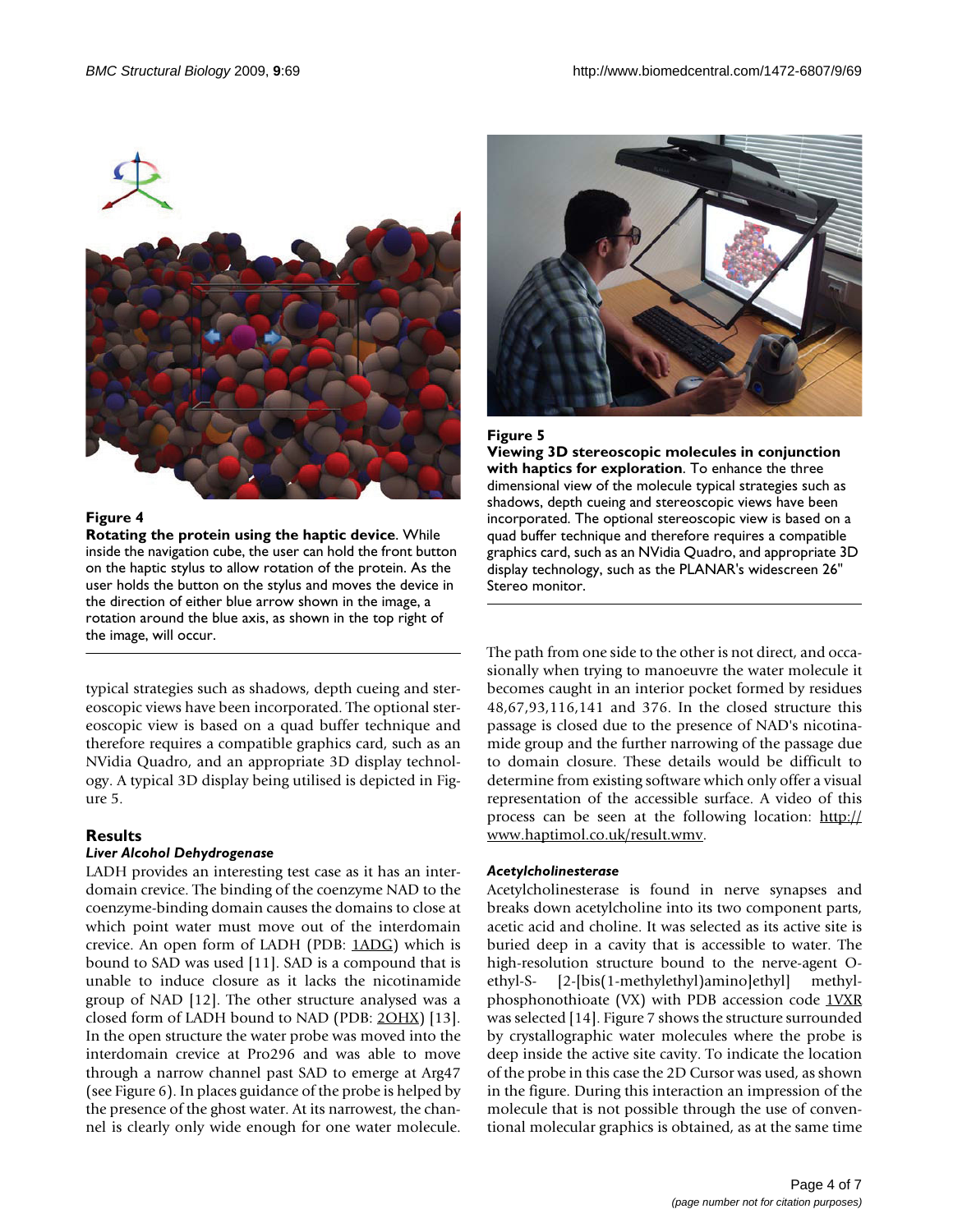<span id="page-4-0"></span>

# Figure 6

**Liver alcohol dehydrogenase with the inhibitor SAD**. The selection tool that can be used to highlight regions of interest in the protein is illustrated. In this case the ligand, SAD, is coloured green. The probe, in magenta, is seen emerging from the interdomain crevice next to SAD and Arg47.

<span id="page-4-1"></span>

# Figure 7

**The active site cavity in acetylcholinesterase**. The use of the haptic device to study the deep active site cavity in acetylcholinesterase is illustrated. The probe is in the cavity as indicated by the 2D cursor (depicted as a circle with cross-wires) that gives the probe's x-y position when it is occluded. This allows the user to view the whole molecule whilst gaining an appreciation of the shape and extent of the cavity through their sense of touch by moving the probe around. Cystallographic water molecules are depicted as semi-opaque spheres in cyan. These are seen but not felt, thus the term "ghost water".

as gaining an overall view of the protein, through one's sense of touch one can simultaneously get an impression of the size and shape of the cavity by moving the probe around within it.

Figure [8](#page-4-2) shows a close up on the surface of the acetylcholinesterase molecule centred on Arg220 showing a "Y" shaped network of closely neighbouring crystallographic water molecules. The probe can be positioned at each water molecule location as they are not rendered haptically (ghost water). By placing the probe coincident with crystallographic water molecules one feels a hindrance to the probe's movement over the surface of the protein as if the probe is partially trapped. This seems to suggest that these water molecules are situated at sites that provide a stable steric environment, irrespective of any hydrogen bonding considerations.

# **Discussion**

A haptic rendering application for biomolecular visualisation has been developed that allows one to gain three-

<span id="page-4-2"></span>

# Figure 8

**Crystallographic water molecules on the protein surface, positions (a-d)**. A network of crystallographic water molecules in acetylcholinesterase is indicated by the "Y" shaped curve in yellow. These water molecules are centred on Arg220 which can be seen close to the "valley" of the "Y". The probe was moved over the surface placing it at the crystallographic water locations (four of which are indicated in the figure by a yellow circle), each of which gave the impression through the haptic device of being locally stable.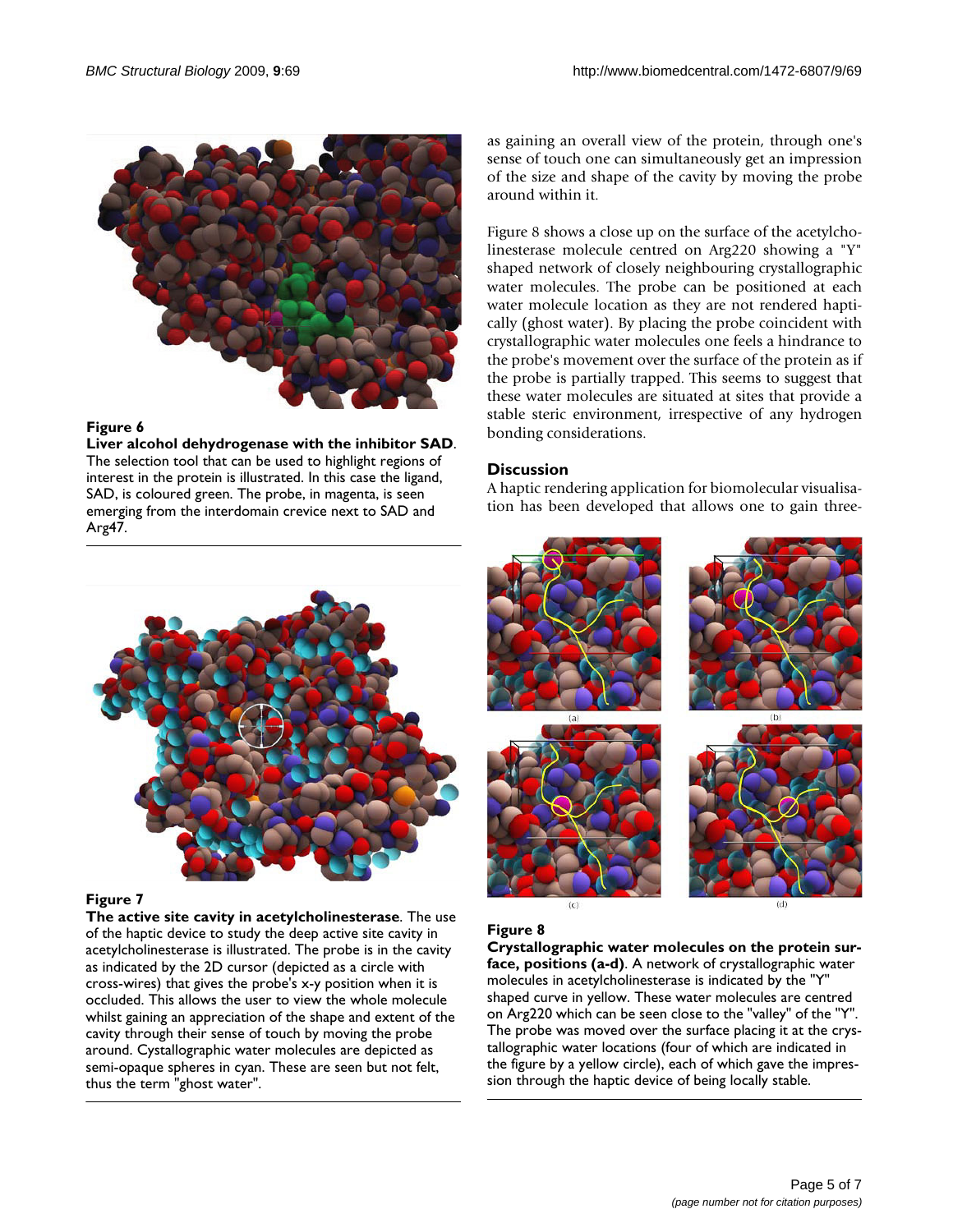dimensional awareness of the shape of a biomolecule. By using a water molecule as the probe, the process of exploration has the further benefit of being able to determine regions on the molecular surface that are accessible to the solvent. Aside from the simultaneous three-dimensional insight into the shape of the molecule, what other advantage would this method have over standard solvent-accessible surface area calculations? One obvious advantage is that one can easily appreciate the dimensions of a channel and the number of water molecules that would fit through it. Another advantage is that the accessibility of a channel or cavity can be appreciated. A cavity with an opening where the user has difficulty in maneuvering a water molecule could indicate an entropic bottleneck. In addition, placing the probe coincident with crystallographic water molecules gave the distinct impression that these are located within small pockets that provide a sterically stable environment for water molecules. None of this information would be directly attainable from standard solvent-accessible surface area calculations. It is clear that our approach has the limitation of not accurately modelling interactions and response due to flexibility that occurs when a water molecule approaches a biomolecule. Reduction of the probe radius could be used to model the effects of flexibility in a simple way. A better alternative would be to use the tool to compare accessilibility to channels and cavities in conformations generated from Molecular Dynamics simulations.

# **Conclusion**

Haptic rendering combined with molecular graphics allows the user to feel as well as see a complex threedimensional object. In its application to biomolecular modelling it allows one to not only gain insight into the shape of a biomolecule, but by using a spherical probe equivalent in size to a water molecule, it also allows one to explore the solvent accessible surface interactively by rolling the probe over the molecule. Although many of the insights into cavity shape may be gained by purely graphical techniques, usage of the system has shown that it allows the user to assess the difficulty water molecules may have in accessing or escaping a cavity through the difficulty the user has in manoeuvring the probe through a constriction.

This would not be easily appreciated through purely graphical techniques.

# **Availability and Requirements**

- **Project Name**: HaptiMol ISAS
- **Project Home Page**: <http://www.haptimol.co.uk>
- **Operating System(s)**: Windows 2000, XP, Vista 32bit, Vista 64bit

#### • **Programming Language**: C++

• **Other Requirements**: OpenGL version 2.0 or later is required for high quality rendering. However, if a lower version is detected the program will adjust the rendering algorithm accordingly. The software supports all Phantom Haptic Feedback Devices (Phantom Omni, Phantom Premium, Phantom Premium 6DOF and Phantom Desktop). OpenHaptics Software (Academic Edition) is available for free download.

- **License**: Free
- **Any restrictions to use by non-academics**: The current release is for non-commercial use only.

# **List of Abbreviations Used**

HIP: Haptic Interface Point; The virtual end point of the haptic device, this point is not visible to the user. SCP: Surface Contact Point; The point calculated in the surface tracking algorithm, this point is visible to the user. LADH: Horse Liver Alcohol Dehydrogenase; SAD: -methyleneselenazole-4-2 carboxyamide-adenine dinucleotide; NAD: nicotinamide adenine dinucleotide.

# **Authors' contributions**

MBS and SDL designed and implemented the haptic rendering algorithms and software detailed in this paper. SH designed the requirements for the software taking into account the current limitations of software already available. SH selected the test cases, demonstrating the utility of the software, and coordinated user testing with other structural biologists. Each author drafted the part of the manuscript most directly related to them. All authors read and approved the final manuscript.

# **Acknowledgements**

The authors wish to thank all the researchers who have been involved with testing of the software and for their suggestions for improvements, most of which are now included in the software.

#### **References**

- <span id="page-5-0"></span>1. Richmond TJ, Richards FM: **Packing of [-helices: Geometrical](http://www.ncbi.nlm.nih.gov/entrez/query.fcgi?cmd=Retrieve&db=PubMed&dopt=Abstract&list_uids=642001) [constraints and contact areas.](http://www.ncbi.nlm.nih.gov/entrez/query.fcgi?cmd=Retrieve&db=PubMed&dopt=Abstract&list_uids=642001)** *J Mol Biol* 1978, **119(4):**537-555.
- <span id="page-5-1"></span>2. Connolly M: **[Solvent-accessible surfaces of proteins and](http://www.ncbi.nlm.nih.gov/entrez/query.fcgi?cmd=Retrieve&db=PubMed&dopt=Abstract&list_uids=6879170) [nucleic acids.](http://www.ncbi.nlm.nih.gov/entrez/query.fcgi?cmd=Retrieve&db=PubMed&dopt=Abstract&list_uids=6879170)** *Science* 1983, **221(4612):**709-713.
- <span id="page-5-2"></span>3. Brooks FP, Ouh-Young M, Batter JJ, Kilpatrick PJ: **Project GROPE** Haptic displays for scientific visualization. **24(4):**177-185.
- <span id="page-5-3"></span>4. Nagata H: **[Concept and prototype of protein-ligand docking](http://www.ncbi.nlm.nih.gov/entrez/query.fcgi?cmd=Retrieve&db=PubMed&dopt=Abstract&list_uids=11836222) [simulator with force feedback technology.](http://www.ncbi.nlm.nih.gov/entrez/query.fcgi?cmd=Retrieve&db=PubMed&dopt=Abstract&list_uids=11836222)** *Bioinformatics* 2002, **18:**140-146.
- <span id="page-5-4"></span>5. Sankaranarayanan G, Weghorst S, Sanner M, Gillet A, Olson A: **Role of haptics in teaching structural molecular biology.** *Proceedings. 11th Symposium on Haptic Interfaces for Virtual Environment and Teleoperator Systems* 2003:363-366.
- <span id="page-5-5"></span>6. Stone J, Gullingsrud J, Grayson P, Schulten K: **A System for Interactive Molecular Dynamics Simulation.** *ACM SIGGRAPH* 2001:191-194.
- <span id="page-5-6"></span>7. Zilles CB, Salisbury JK: **A constraint-based god-object method for haptic display.** *IROS '95* 1995, **3:**146-151.